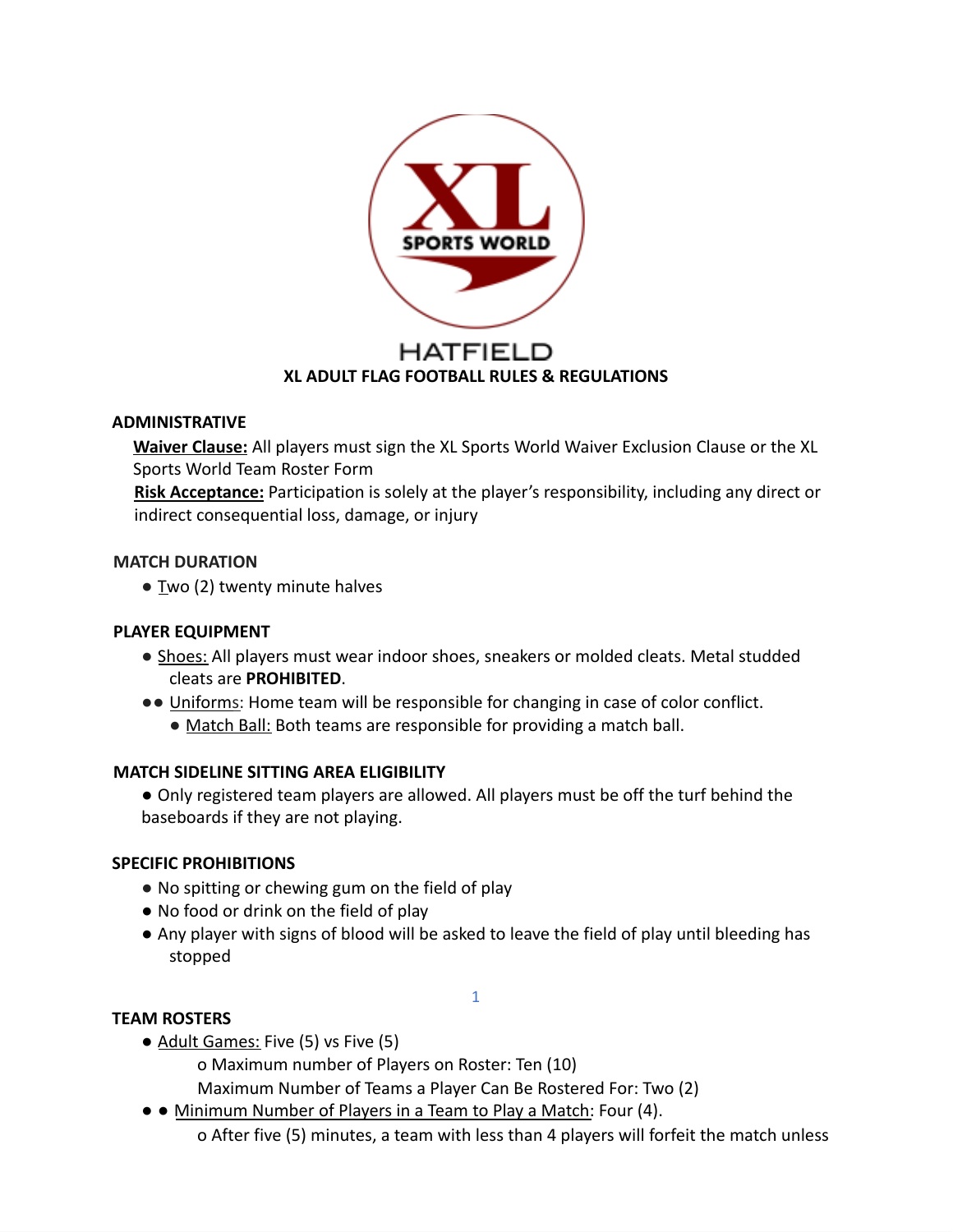the opposing team agrees to play four (4) vs four (4). During weeks 1 through 6, a team with less than 4 players will have the option to pick up registered players with the agreement of opposing team captain

● Frozen Roster Period:

o Frozen on Week 7. Use of non-rostered players only with prior approval o Use of non-rostered players without permission will be subject to forfeit

- o Teams are allowed one player under the age bracket within 2 years
- o *XL House Teams Exceptions*:

▪ House Teams do not have to forfeit if they are short on players. Non-rostered players (that are on other teams) may join in for the game.

## **TEAM WINNING, STANDINGS,TIE-BREAKERS AND FORFEITS**

- ●● Tie- Breaking: Used in sequence until winner found:
	- o Score Differential
	- o Head to head match result(s)
	- o Most wins
- Playoff Overtime: Sequence followed until winner determined
	- Higher seed goes 1st. College style 1 & 2 point conversions for 1st attempt. 2nd and all scoring attempts after will be from the 2 point line.
- Forfeited Matches
	- o Forfeited matches will result in a 21- 0 win

## **First Downs and Goal To Go**

- The first down marker is mid-field
- Offense starts their drive at the 'five (5) yard line' which will be marked by cones in the game.
- Offense gets four downs to cross mid-field. Offense can go for it on 4th down or elect to 'punt'. In this scenario the opposing offense would simply start at the other five (5) yard line
- Offense gets only three (3) downs to score once passed the mid-field

# **Penalties**

**Defensive Penalties** (All defensive penalties are automatic 1st down)

- Unnecessary Roughness 5 yard penalty
- Offsides 3 yard penalty
- Illegal Rushing 3 yard penalty
- Roughing the passer 5 yard penalty
- Taunting 5 yard penalty

## **Defensive Spot Fouls:**

- Defensive Pass Interference Automatic 1st Down
- Defensive Holding 3 yard penalty and 1st down
- Strippng the ball 5 yard penalty and 1st down

## **Offensive Penalties:**

- Unnecessary roughness 5 yard penalty
- Illegal Motion 3 yard penalty
- Offsides/false start 3 yard penalty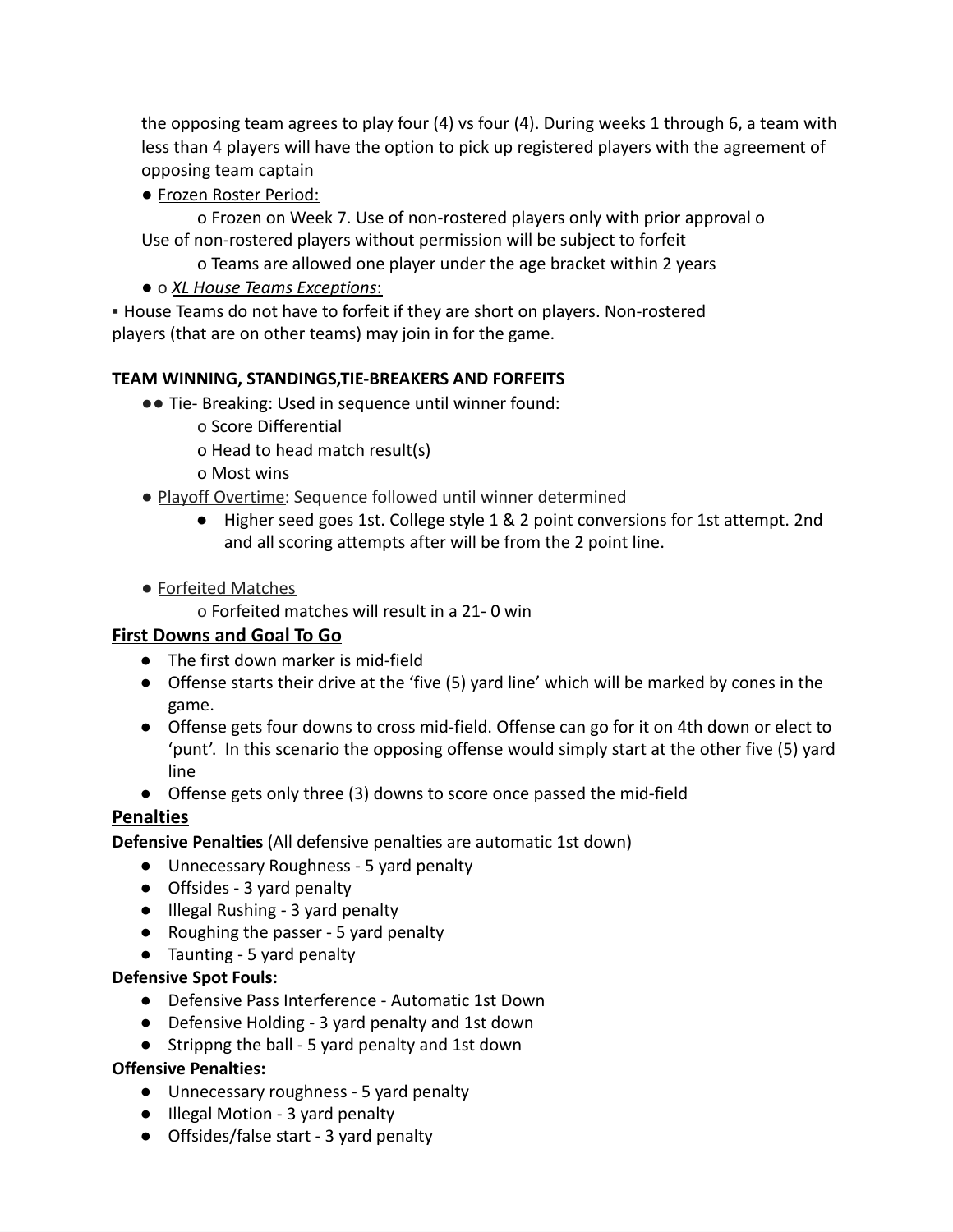● Illegal Forward Pass - 5 yard penalty

## **Offensive Spot Fouls**

- Blocking 5 yard penalty and loss of down
- Charging 5 yard penalty and loss of down
- Flag Guarding 3 yard penalty
- Illegal Contact to player 5 yard penalty

## **SPECIFIC MATCH RULES**

# **Blocking**

●Open hand blocking is ONLY PERMITTED on and behind the line

# **Blitzing**

● Defensive players can blitz from anywhere on the field. No limit to how many players

# **Substitutions**

● Allowed only after the play is dead. No substitutions can be made once the offense gets set.

## **Ejection**

- An ejection can be issued but is not limited to the following offences of misconduct: o
	- Serious Foul Play

o Violent Conduct

o Aggressive behavior targeted toward the opposing team

o **Offensive, insulting, obscene or abusive language and/or gestures towards the opposing team or the refs - TO BE STRICTLY ENFORCED**

o Leaving the bench to engage or participate in an altercation

# ● Facility Departure

o A player who is sent off must immediately depart the field of play, the XL Facility and its premises for the remainder of the evening

- allowed to play that night in any other league 4
- Suspensions and Expulsions
	- o XL management will review all ejections and determine appropriate disciplinary measures:
		- **.** Players may be suspended for one or more matches
		- **Players receiving two or more ejections during a season may be** suspended and/or expulsed from the facility for
			- The rest of the season
			- The next season
			- In perpetuity

# **POST MATCH INCIDENT REVIEW AND DISCIPLINE**

**● Match Review**

**o** XL Management reserves the right to review all information pertaining to a match, talk to the referee, the players involved, and staff. If upon its review, XL management concludes that a player/s acted in a reckless manner without regard for their safety or the safety of team players or opponents, it may